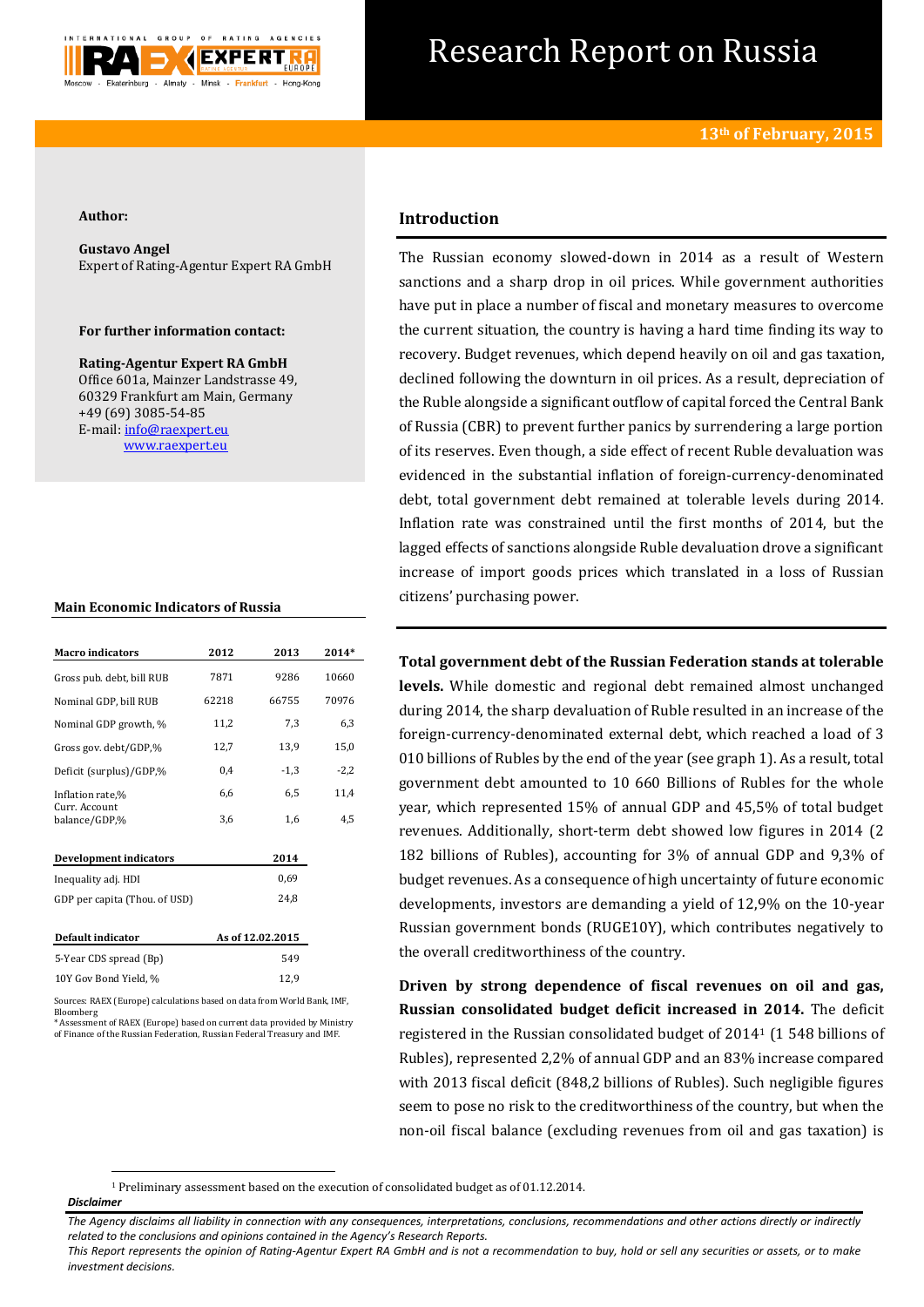**Graph 1:** Break-down of Russian government debt (Bill. of RUB)



Source: RAEX (Europe) calculations based on data from Ministry of Finance of Russia





Source: RAEX (Europe) calculations based on data from IMF and Deutsche Bank Research. \*IMF, July 2014.





Source: RAEX (Europe) calculations based on data from EIA and Central Bank of Russia (CBR)

considered, the scenario looks more disturbing (see graph 2). Non-oil and gas fiscal balance showed a deficit of 12% of GDP in 2013 and is projected to show a similar figure for 2014. With such a negative trend in oil price, depreciation of Ruble against foreign currencies was inevitable and reached a peak of 67,8 Rubles per dollar by end of 2014, which was immediately controlled by monetary authorities (see graph 3). An additional weakness that contributes negatively to the creditworthiness of the country is the gap between the budget breakeven oil price and the spot Brent oil price. In 2014 this gap was 2,6 USD larger than the gap which emerged in 2009 after the drop in oil prices that took place in the aftermath of 2008 crisis. However, recent positive estimates of US employment as well as expenditure cuts of oil production drove the pickup of oil prices which lowered pressure on Ruble. While future developments in the oil and gas market are still uncertain, oil prices are not expected to suffer a sharp decline like the one evidenced in 2014.

**External position of Russia has deteriorated significantly as a result of strong capital outflows during 2014.** The overall financial turmoil and economic uncertainty evidenced in Russia during 2014 fueled the outflow of private capital which amounted to 152 billion of USD by the end of the year. The outflow of capital which took place in Russia during 2014 was even stronger than that evidenced in the aftermath of the 2008 crisis, when a total of 134 billion of USD flew out of the Russian financial system (see graph 4). Additionally, the amount of foreign exchange reserves that the CBR lost during 2014 to face such a capital outflow (131 billion of USD) more than doubled the amount lost in 2008 (55 billion of USD). Given that oil price could be bottoming out after a seven month decline, further runs against the Ruble are not expected in the near future. However, Russia's external position will remain weak as dollars will not flow into the economy as readily as they did during the period 2009-2013.

**Upward inflationary pressure was fueled by lagged effects of sanctions and Ruble devaluation on import goods.** Since October 2014 the Consumer price index (CPI) started showing a positive trend as a consequence of lagged effects of sanctions on import goods and a sharp devaluation of Ruble (see graph 5). During 2014, the US and the European Union imposed a number of sanctions on Russia which ranged from visa requirements and travel bans to financial restrictions for major Russian enterprises and banks. As a way of reprisal, Russian authorities imposed bans on imports of US and EU goods. While such restrictions represented sizeable costs to the European economy, Russia ended up bearing higher consumer prices since Russia's import from this region represents 47% of total imports for the country. The immediate policy response of the CBR was to consequently increase its refinance rate until it reached a value of 17% by mid-December. While this policy slightly mitigated the

### *Disclaimer*

*The Agency disclaims all liability in connection with any consequences, interpretations, conclusions, recommendations and other actions directly or indirectly related to the conclusions and opinions contained in the Agency's Research Reports.*

*This Report represents the opinion of Rating-Agentur Expert RA GmbH and is not a recommendation to buy, hold or sell any securities or assets, or to make investment decisions.*